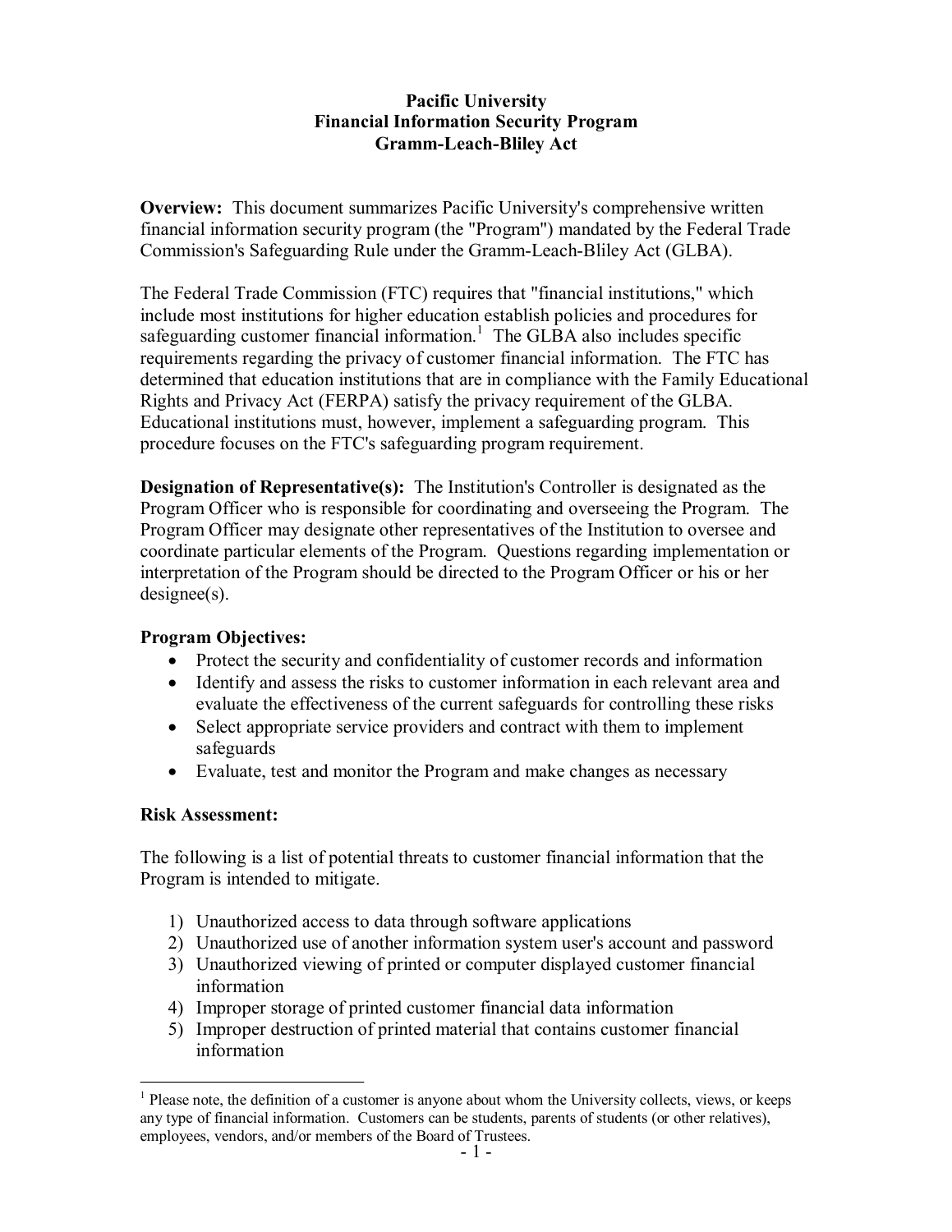# **Financial Information Security Program Components:**

- 1. Access to the University's information system, Datatel, is limited to authorized personnel. Authorized personnel are assigned a username and two passwords to gain access to the information system. Approval for access to the various modules in the Datatel system is given by different managers. For example, access to the Financial Aid module requires the Financial Aid Director's approval and access to the Colleague Financial module requires authorization by the Controller. All managers/supervisors are required to review Datatel access of their staff members on an annual basis. Each manager who authorizes Datatel access to employees they do not directly supervise, must also annually review and approve continued access.
- 2. Passwords may not be shared.
- 3. Students requiring access to customer financial information are given their own account and password with appropriate privileges assigned.
- 4. Computer terminals used to display customer financial information are not to be left unattended with customer financial information displayed.
- 5. In unsecured areas, all users must log off their computer terminals when they are away from their work area.
- 6. Computer terminals are to be placed to prevent casual viewing by unauthorized personnel.
- 7. Entry access to the Business Office, Financial Aid Office, Registrar's Office, and other offices in Marsh Hall is limited to authorized personnel. Each University building has a designated person who approves key access for that particular building. Employees requesting a key must have a key request form signed by their supervisor and designated building person. Once approval is granted, keys can be picked up from the Facilities Office. The Facilities Office keeps a list on file of authorized key holders.
- 8. Printed copies of customer financial information are to be handled only by authorized personnel and kept in areas with restricted access.
- 9. Printed financial documentation and information of customers (including, but not limited to, credit card information, social security information, including social security numbers, bank information, loan information, salary and other personal financial information) must be kept secured at all times. This type of information cannot be left in full view of unauthorized individuals. Records with customer financial information are located in a number of areas, including, but not limited to, filing cabinets, folders, information from emails, information from phone calls whether verbal or written, binders, cash drawers, credit card machines, information in computer documents. Access to these areas is limited to authorized personnel.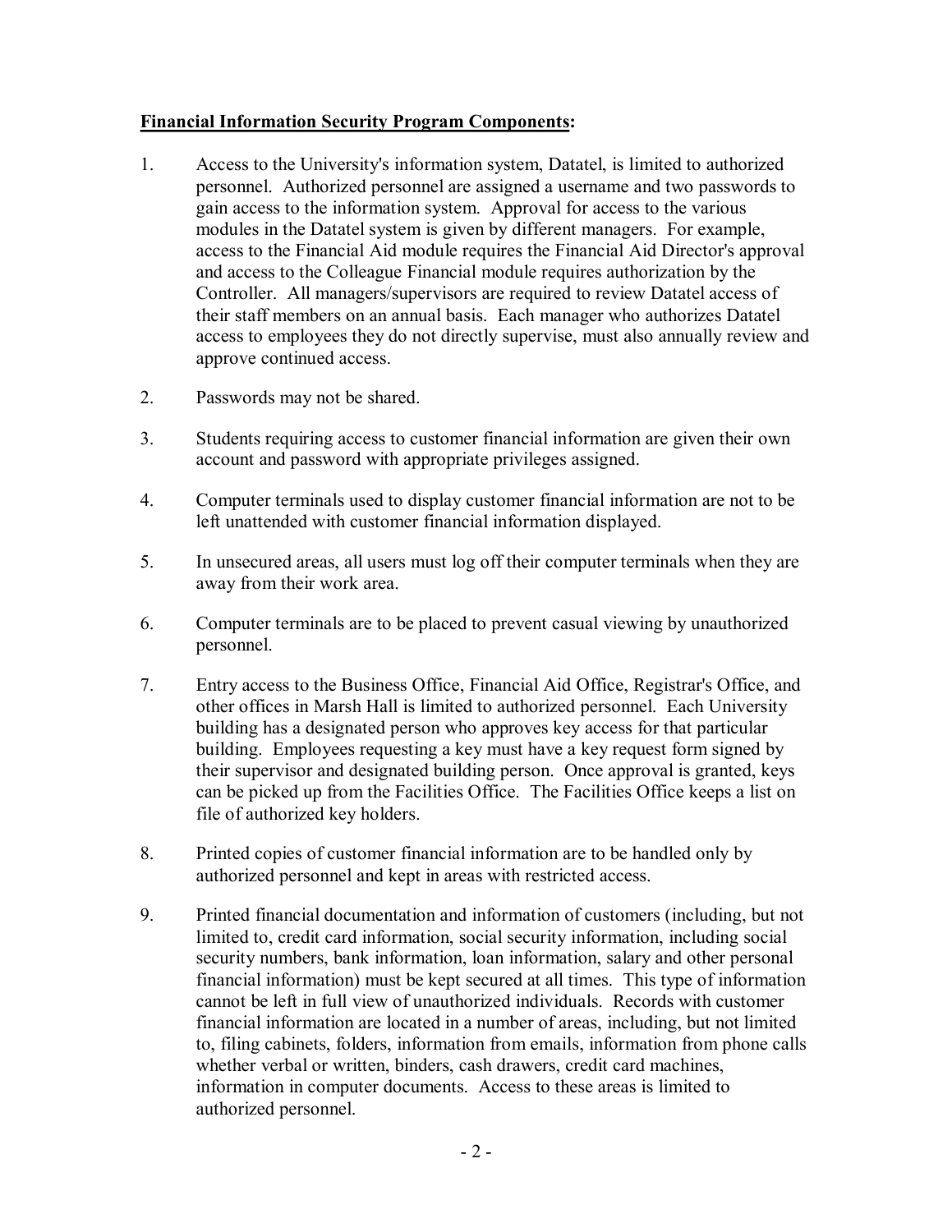- 10. Customer financial information, regardless of where the information is housed or how it is kept (in computer systems/programs, email, paper copies, etc.), is confidential and is not available to anyone except those who have a legitimate purpose for the information that is related to the University's mission. The following are examples of customer financial information that is confidential. This is not all inclusive:
	- o Salary and benefit information for an employee
	- o Wage information for students
	- o Social Security Numbers (employees, students, vendors, etc.)
	- o Credit Card Information
	- o Loan Information
	- o Bank Information
	- o Dates of Birth
	- o Home addresses and phone numbers
- 11. Printed customer financial information that is no longer needed must be placed in the Shred-it receptacle. In the Business Office, if the receptacle needs to be opened to retrieve discarded information, access can **ONLY** be approved by the Controller or Assistant Controller. Contents of the Shred-It receptacle can only be picked up by an authorized Shred-It representative. All other offices (Financial Aid, Registrar's Office and other offices) must have similar procedures regarding destruction of printed confidential customer financial information.
- 12. Offices must be kept locked when unattended or unsupervised.
- 13. Fraudulent attempts to obtain information will be reported to the appropriate office/individual.

**Consequences:** Disciplinary measures up to and including termination, may be imposed for breaches of the security components of this Program.

**Employee Management and Training:** The University will check references before hiring new employees. New employees gaining access to the University's information system will be asked to sign an agreement to keep student information confidential. In addition, each new employee working in an area where customer financial information is available, must sign a copy of this document indicating their agreement to keep financial information secured. Students working in these areas must be reminded of their obligation to keep information confidential, and must sign this statement.

**Information Systems Management and Failures:** The University Information Services Office (UIS) will provide effective security management to prevent, detect and respond to attacks of intrusion or other system failures. UIS provides the following security measures:

- $\bullet$  Maintain up-to-date firewalls
- Provide appropriate anti-virus software that can be updated automatically
- Keep the information system updated with patches, new releases, etc., as appropriate